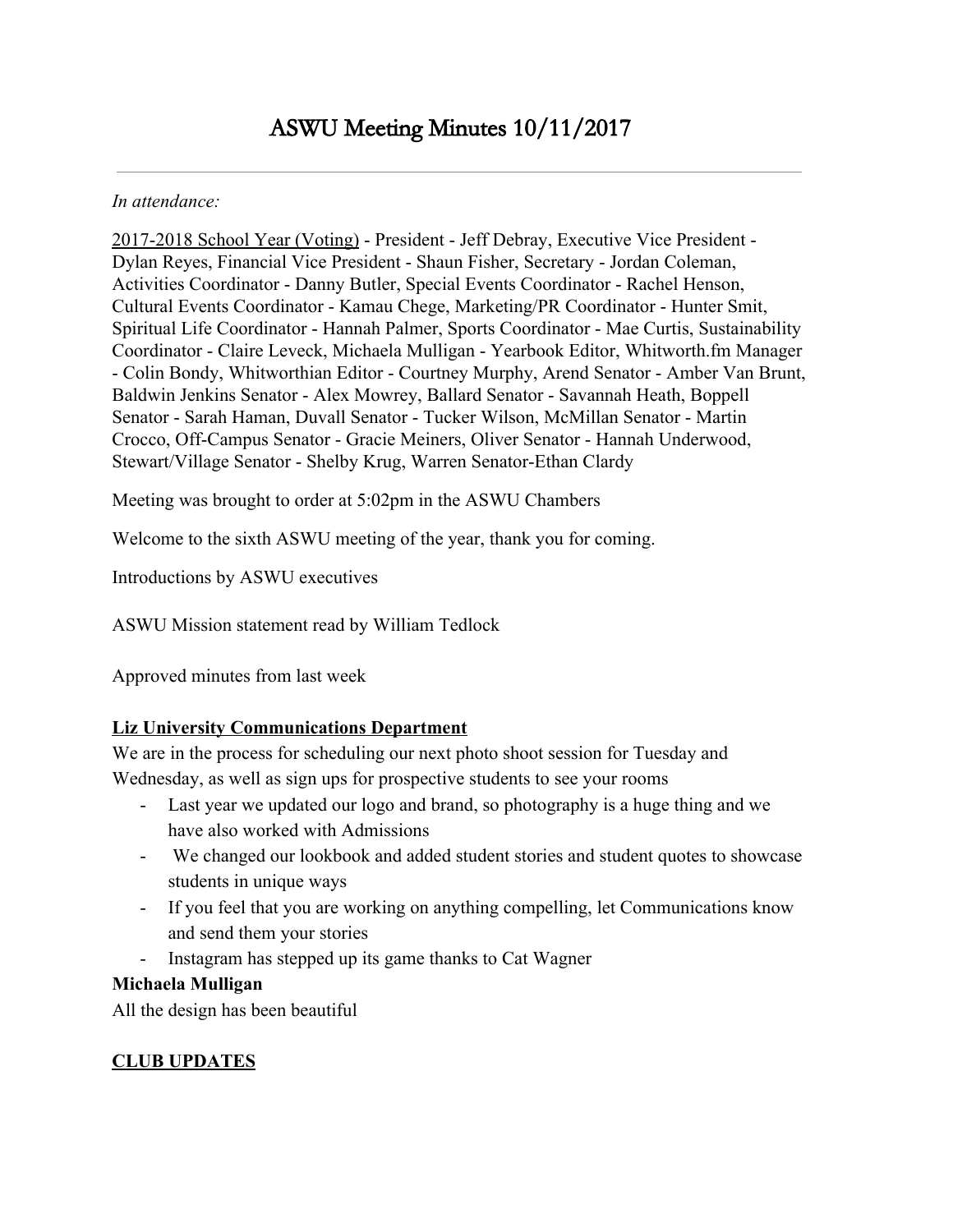### **Hola Club**

- November 17, dances for international week
- Planning to make pinatas to get everyone to learn and then break them and eat some food at the next event
- Share stories about how people are doing and where they are at
- A dance where there will be lessons and open floor
- Meet in the ISC in Hendrick Hall

### International Club

- opportunity for students to meet
- 2 trips planned one to Seattle and Portland
- Meet on fridays from 2-4pm in Hendrick Hall
- Event where we have lots of activities and talent show
- Every month there is a cooking around the world
- Events later in the school year to get people involved like bowling
- Facebook page: international club 2018-2019 with updates and events

Swing and ballroom dance club

- meet every week Saturday nights in grave gym
- Beginners at 7pm and advanced at 8pm and overall dance at 10-10:30
- Yule ball emails have been sent out for around December 2nd
- A few workshops for Lindy Hop and Charleston dance moves

# **FVP UPDATES**

## **Shawn Fisher**

- Requisitions for international club for Portland and Seattle trips: \$1,125

Dylan offered his house for the Portland trip

Were expecting to pay group prices but the deadline passed and we are hoping for ASWU to fund transportation for us on these trips

Transportation would be \$525 for Seattle and \$650 for Portland with all fees involved

- 13 students going to Portland
- 4 students to Seattle

Vans are from Whitworth are \$225 and \$200 for gas (more gas for Portland and more parking for Seattle)

- Talked to facilities, it's the same for all trips
- Literally no way out of using Whitworth transportation if you are going to travel for a Whitworth opportunity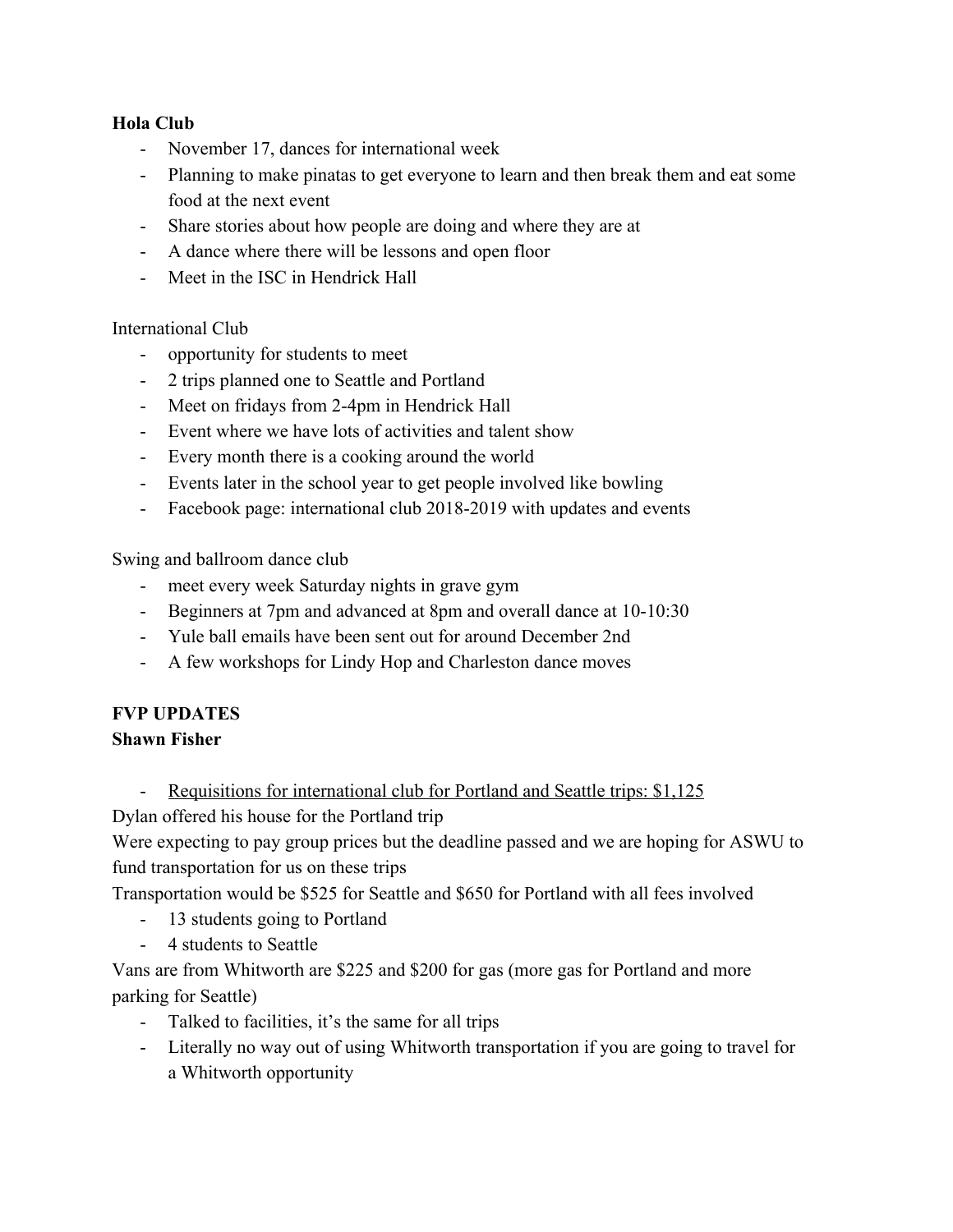ASWU discussion on the International Club Requisition

They requisitioned for over the amount of the Financial Committee amount

Finance committee recommended that it should pass

ASWU has funded this in the past

Couple concerns that since there are so few people going on the Seattle trip, it seemed unfair for the students going on the Seattle trip

Hannah Underwood

- Recommend that we only send them on the Portland trip since few students are going to Seattle

Trip is in 2 weeks so it would be late to make adjustments

Dylan Reyes

- They tried to requisition for it beforehand on September 22nd, so they did it ahead of time not last minute

## Danny Butler

- What's hard is that with the 4 people that are going to Seattle, it seems unnecessary for them to take a whole van

Shawn Fisher

- They have to take a Whitworth van no matter the circumstances if it's a Whitworth trip

Alex Mowrey

- Students are showing more buy-in for this trip. Each student is putting in \$150 fee
- If they can't find funding in other places, then it may be ASWU's duty to achieve those goals

Un-Allocated: \$4,700.50 International Club: \$550

Michaela Mulligan

- We can move money from capital into unallocated

Kamau Chege

- I think that this is a good idea and we should do it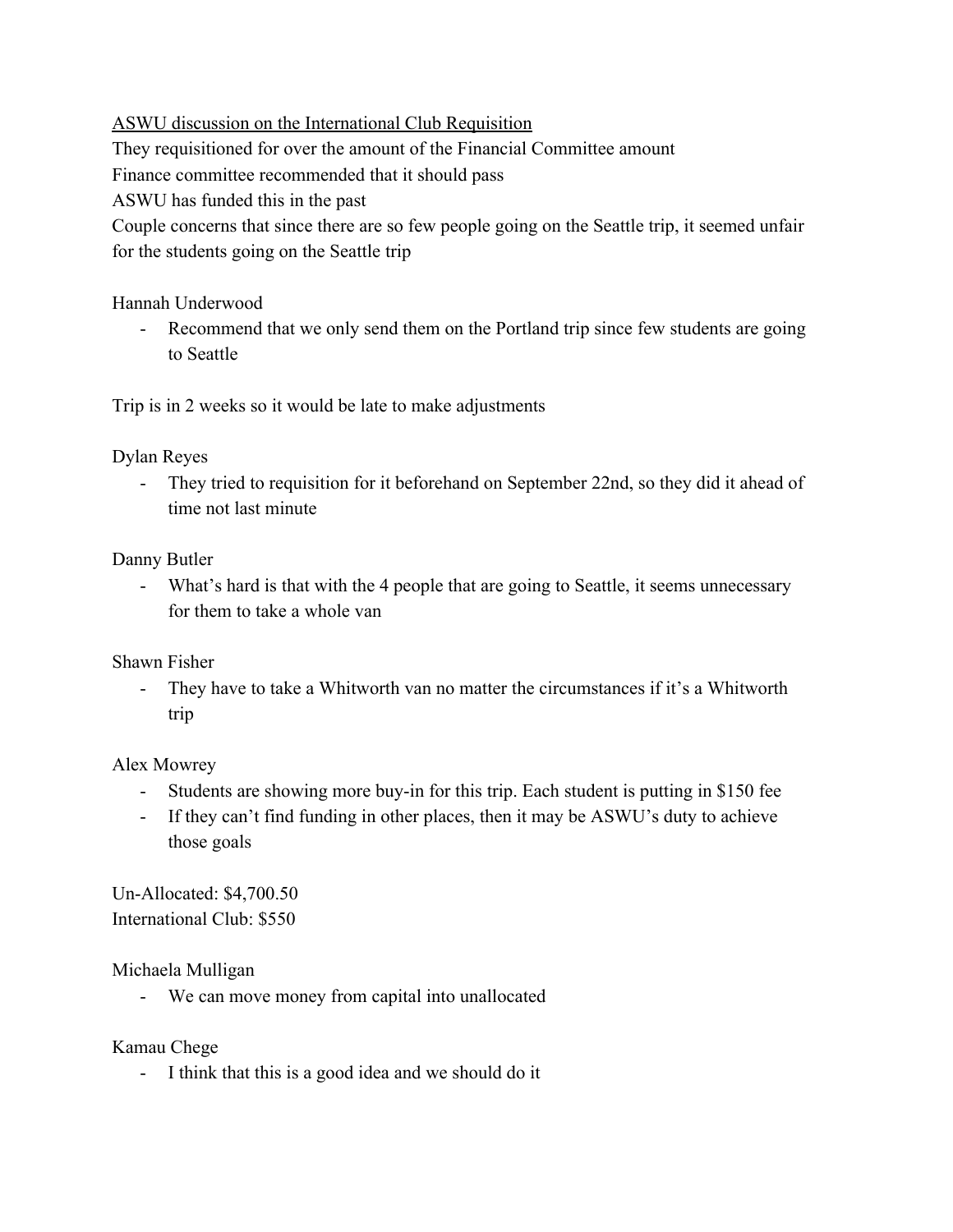Rachel Henson

- It's important to remember that this money doesn't carry over. If we don't spend it this year we don't get to keep it for next year. So we should spend it

The club cannot add more people onto this trip since they have already paid

Alex Mowrey

- I move to approve the requisition at the amount recommended by Finance committee: \$1,125
- Passed

## **ClUB CHARTERING COMMITTEE**

## **Math Club**

- Goal is to build a community for the math department as well as outside the math department for math enthusiasts
- Some of our goals are to welcome freshmen and underclassmen into the department and into the college setting
- As well as upperclassmen for a future in mathematics
- We had our first event last night which was bringing faculty to Eric Johnson to advise on grad school and it was very successful
- Help math enthusiasts take classes and have them come to meetings and solve riddles with us as well as do the math competition which is happening this semester
- In the spring we want to have speakers and talk about diversity
- Meetings will be every other week on Wednesdays around 6 or 6:30pm
- We have a lot of faculty support. They have been wanting the math club to happen and they are all on board with helping with anything that we need
- OUr advisor is Dr. Cochran

## ASWU VOTES ON CLUB CHARTERING

- Policy represents last year because the new policy is not passed yet
- For a club to charter, they must have an advisor, leadership, a mission, and then Shawn presents it to the committee and then they have informational meetings with the club. Club chartering committee votes and if it passes then it goes to the assembly
- Club chartering committee voted to charter this club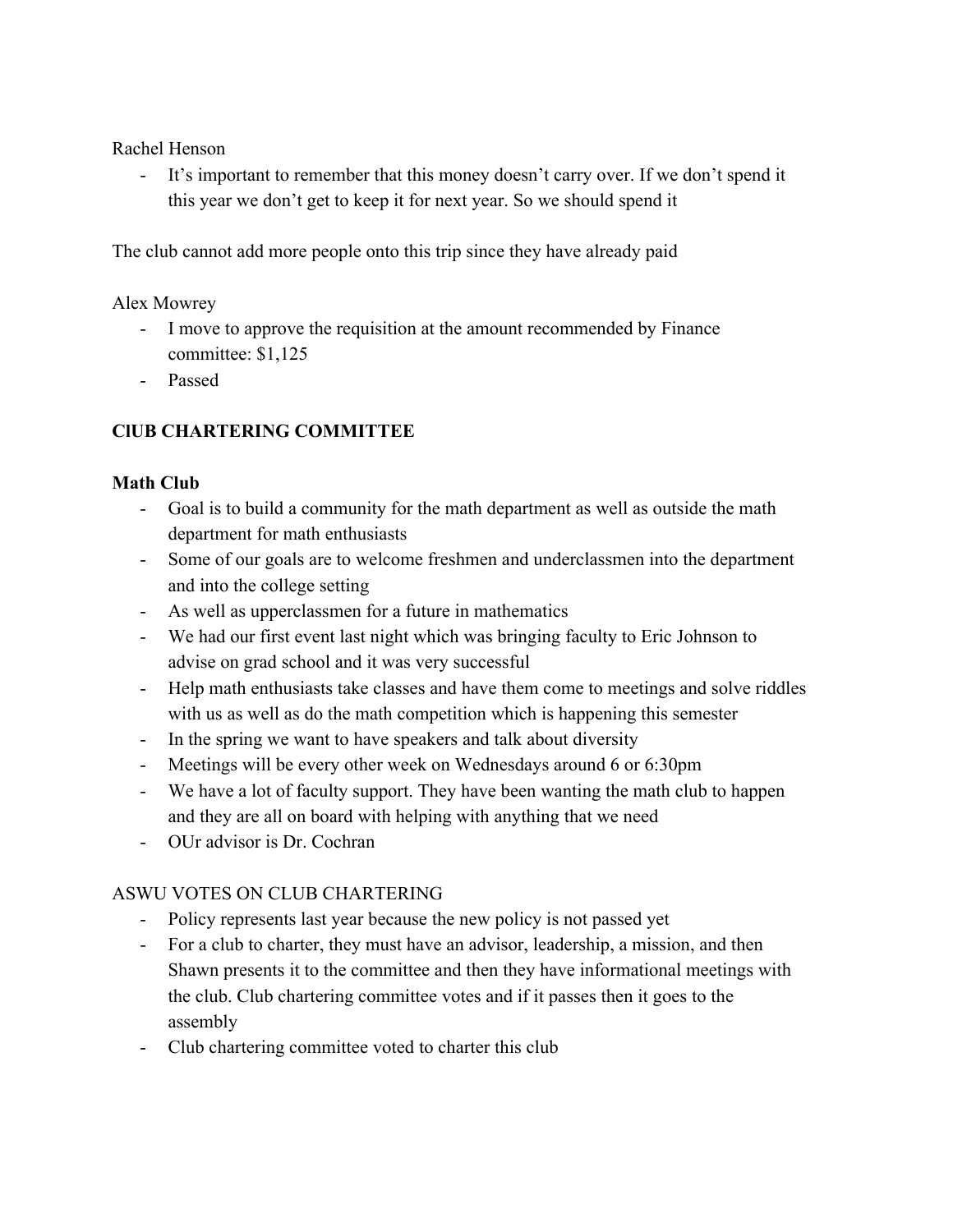Hannah Underwood

I move to charter the math club

- Passed

## **Association for Computing Machinery Computer science program**

- Gives students opportunities for internships and to learn about applying for jobs and workshops
- Help sponsor trips to local industries and to Seattle to learn about work in the technical field
- Encourage students from all disciples to come and learn stuff in our workshops because it applies to all majors
- The Association for Computing Machinery is a national organization, not part of the national affiliate. We used to be but then they started charging schools to be a part of it so we decided not to join anymore
- We have a couple of competitions that are school participates in that is run by the national affiliation

## ASWU VOTES ON ASSOCIATION FOR COMPUTING MACHINERY

- Recharter process

Alex Mowrey

I move to recharter the machinery club

- Passed

Capital Accounts \$20k Unallocated: \$3,575.50

## **EVP UPDATES: Dylan Reyes**

Service projects Hopefully you are all getting involved Sweatshirts You should be at the stage where you have a design and have signup sheets in the resident halls Time cards Due on the 17th Rachelle sent out an email for the new zone reps - talk to her about help

## **PRESIDENT UPDATES: Jeff DeBray**

Constituency reports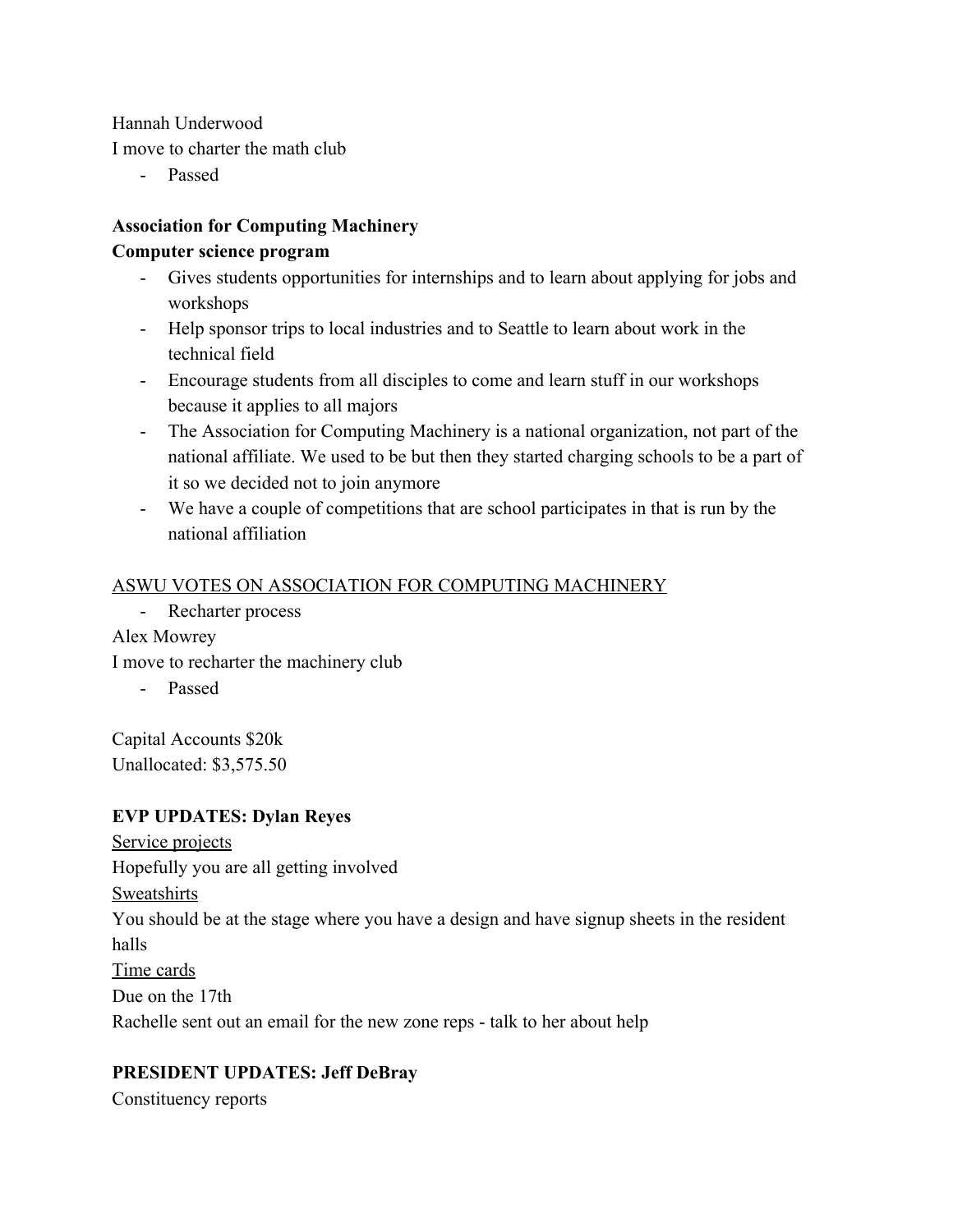- Starting this week
- We have a list of questions for you to ask your community members
- Hundreds of response forms for the residents you talk to
- Due next Tuesday at 10pm
- Put them in my mailbox
- BOB pairs will go out for an hour tonight to help the senators for the first night of constituency reports
- Whitworth can use QualTrics for surveys?

ASWU Town Hall Series, Monday October 23 6pm MPR

- Try to encourage civil discourse on various topics that are affecting the nation and spokane specifically
- Once a month on different topics
- The first one will be a "Take a Stand/Take a Knee"
- It's important that everyone has a learning and understanding lense on
- THis isn't to simply share your opinion, it's to learn from another and to learn how to have these conversations in a respectful way
- Food will be there, advertisements and posters will be posted soon
- Putting together the list for the rest of the year and if you have ideas then email Jeff

### **Board of Trustees Meetings**

- Take notes and have a written summary of what went on in the meeting next Tuesday

### **President's Colloquy**

- Evening one is October 19th at 7pm at Seeley Chapel

## **REPORTS AND VIBES**

Dornsife

- RISE: (Reinforcing in Support and Education) is still taking mentors for K-12, talk to your residents
- Riverside State Park is looking for people to volunteer to be zombies on their zombie hike
- Impact trips: tell your residents to apply for fall break, applications are still going
- Teach the Movement: southern poverty law center looked to see how well the US was teaching the movement. Washington got a failing grade, moved up to a D. Moving to more grades to talk about Jackie Robinson and women in the civil rights movement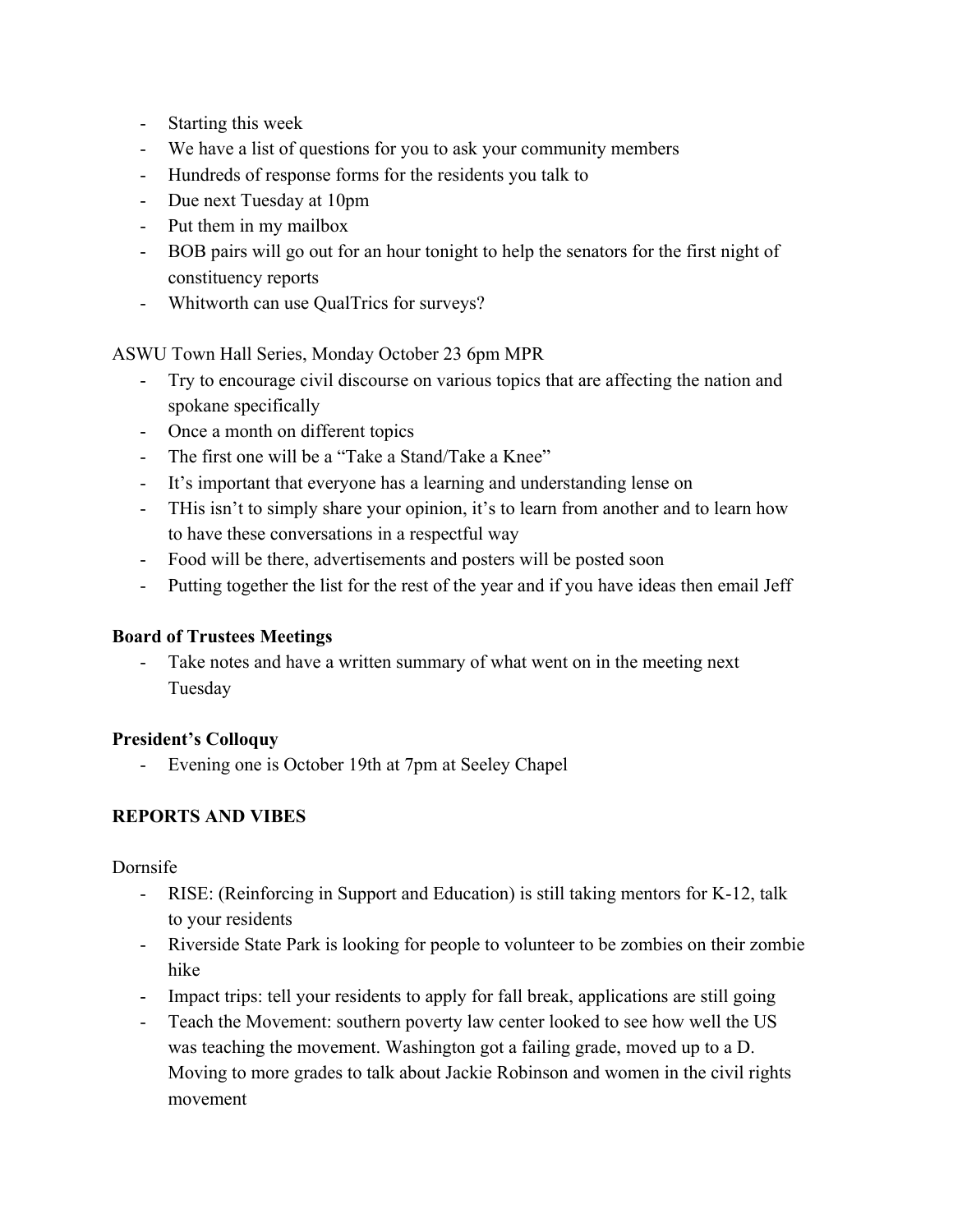### **HEAT**

- Event next week on the 18th: Holy Smokes, educational forum for the health effects of smoking along with social injustice issues
- Looking for support and advertising

### Michaela Mulligan

- Senior photos added another day on SUnday the 15th at 6pm in HUB ABC room
- LAST CHANCE
- No photo submissions
- Email sent out and a facebook page

## Whitworth Survivor

- Fall break starting the 26th Thursday will be the first night of Whitworth Survivor
- Applications are open and they close the 21st
- Everyone is encouraged to apply
- Streaming live feed on the whitworth game show facebook page
- Facebook page has the link for where to apply
- If no facebook, the website is kchamberlain19.wixsite.com/survivor
- \$200 first place, \$50 second place
- Senators need to have one resident do survivor because it connects all of the resident halls, put it in your newsletter

Rachel Henson

- Chill activity over fall break: stranger thing season 2 premiers the first night of fall break
- Binge watching the whole season in Eric Johnson from 12-5pm, and 6-10pm Friday October 27th
- Provide waffles and snacks, costume contest

### UREC

- Intramurals indoor season starts on Halloween
- Volleyball, dodgeball, and basketball
- Family 5k this weekend
- Climbing wall registration october 19th
- Whitworth outdoors fall break trips, \$75

### Ethan Clardy

- Complaints for laundry prices going from .75 to \$1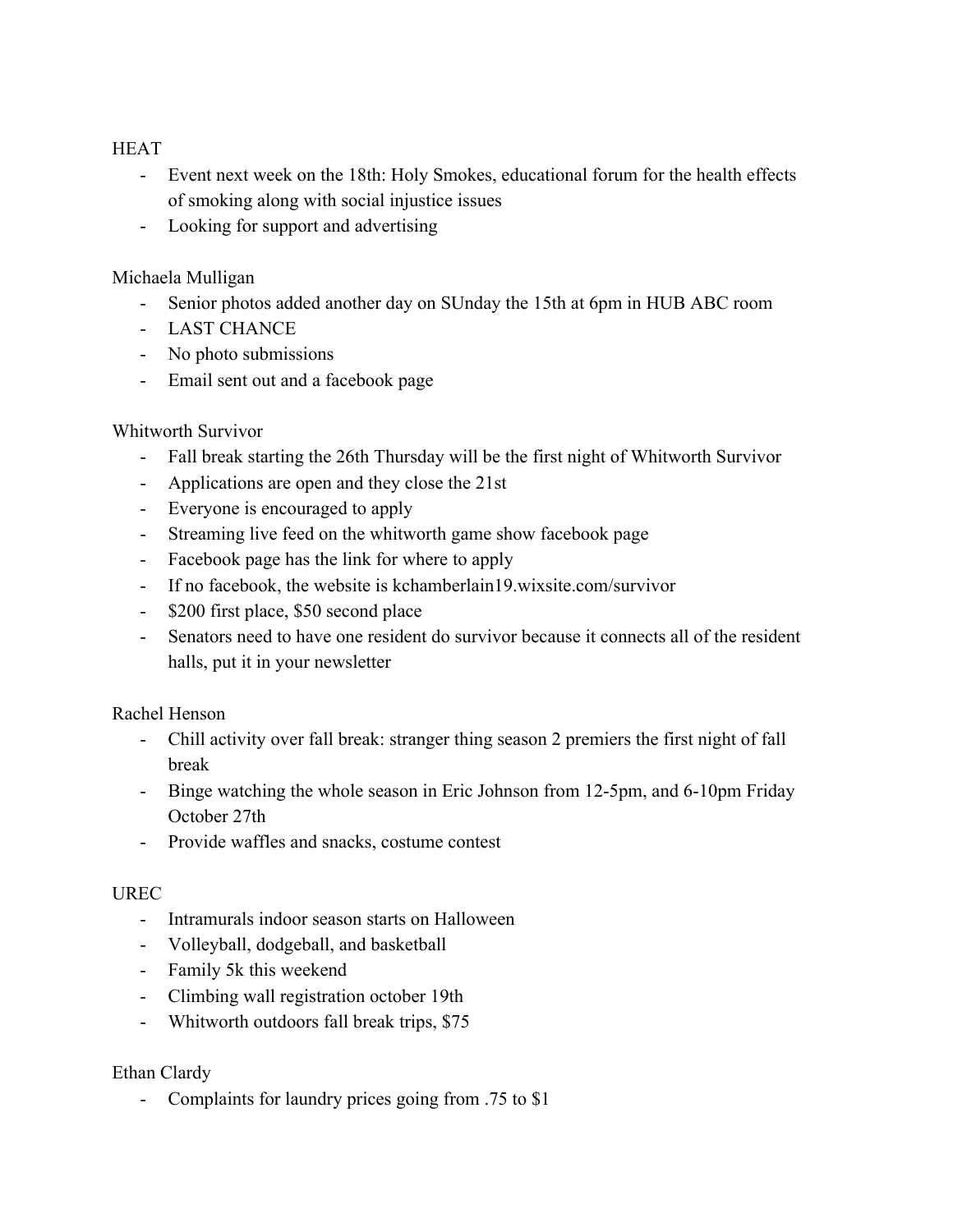- No one knows the answer for why
- Contract with the laundry people says they can increase prices
- Residents want to do more activities with other res halls
	- No commitments, just friends, no long term relationship
- Monster Mash, Alice and Wonderland October 21, 8-11pm in Graves/MAC

### Shelby Krug

- Prime time calendar is happening to compile all prime times into one calendar that will be posted in every res hall every week
- Yolo if there are hiccups
- Asking the favor to have senators gathering their prime times and put them on the master calendar, put up the additional poster and put it with your usual hall one
- First year fall fest is happening for BJ and Steville, next Friday Oct. 20 5-8pm

Kamau Chege

- National Coming Out Day, Pirate Pride is holding an event in the Mind and Heart at 7pm
- Top Chef in November, applications to participate are due October 19th to Shawn Washington
- October 26, event rescheduled in sodexo for DJs and the impact of Chicano and Latino culture for music in the United States

CMC Duvall

- Putting on the 24 hour prayer event Nov. 10/11 from 6pm-6pm
- Similar structure but doing it to bring in relevant things for what people need on campus and safe spaces
- Stations with different elements including music, art, foot washing station, around 22 stations
- We want advice from others to see if there are other ideas
	- Idea would be to have newspaper articles and clippings from events that have happened
	- Painting station
	- Candle lighting station
	- Talking about going into the community
	- Trust and turmoil
	- Genuniness
	- Ability to understand, empathy
	- Anxiety
	- Grief